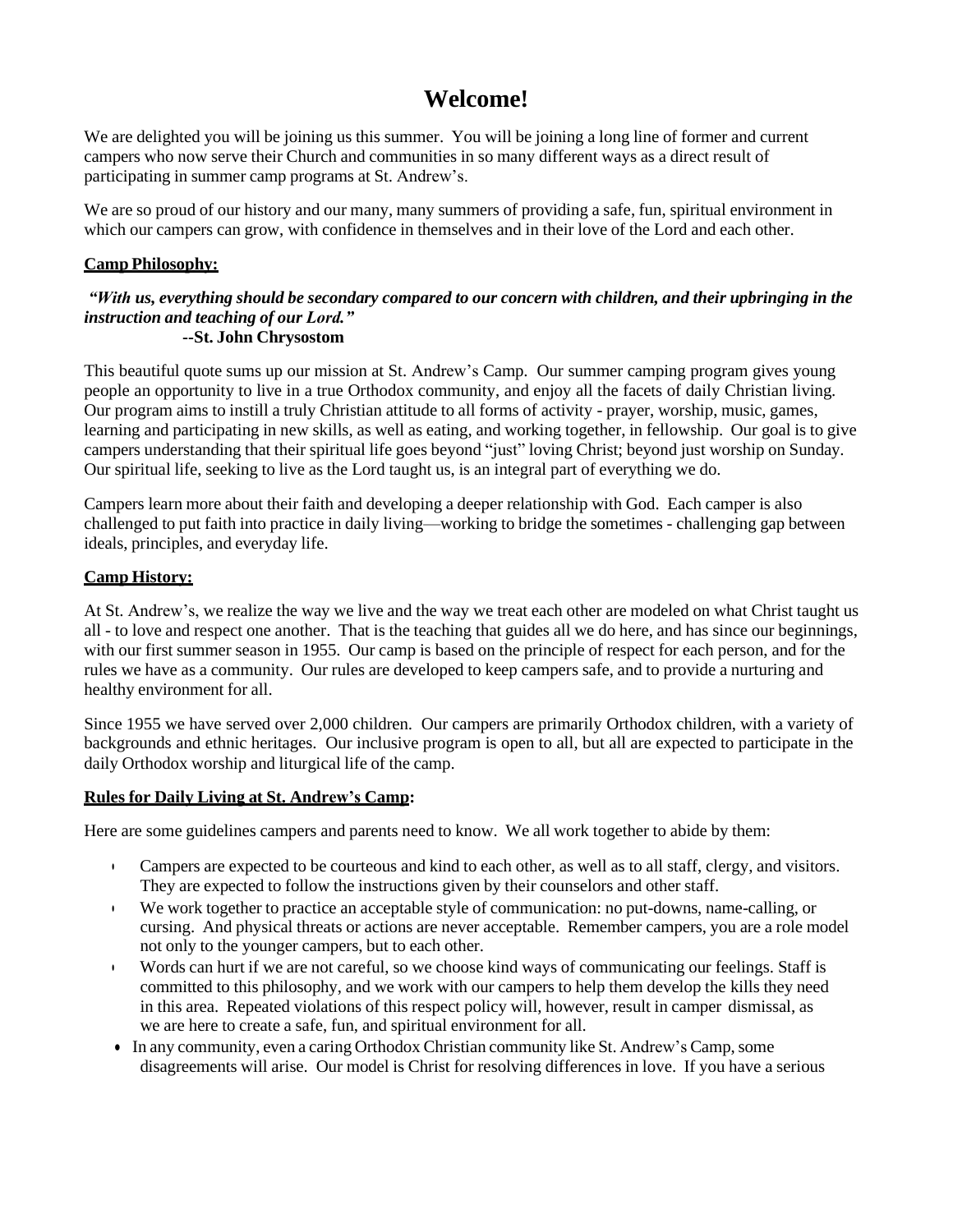disagreement, see a counselor immediately. Don't take it upon yourself to resolve an argument. Counselors are here to help campers learn to deal with conflict in a healthy, Christian manner.

## **General Camping Program:**

• We host four one week sessions, along with a teen week for older campers (age 13 to 17). Many of our long-term campers enjoy staying the entire summer, and this is permitted as long as there is space available.

# **Counselor-in -Training Program:**

- St. Andrew's Camp offers a CIT (Counselor-in-Training) Program, for our older campers, most of whom have attended camp here before. St. Andrew's Camp has shown vision and leadership in future staff development by offering this type of program in some form since the early 1960's.
- One of the biggest benefits of the CIT program is the opportunity for those interested in learning about camp life on a staff level to work closely with clergy as well as with counselors. CITs develop skills in diverse areas, and come away from the experience as changed, more confident individuals.
- At St. Andrew's, CITs learn by doing. They become aware that there are many challenges and opportunities for growth when one "steps up" and works to develop leadership skills. A greater understanding of all facets of camp life is gained, far beyond what is experienced as campers.
- CITs at St. Andrew's are a selective group, chosen from applicants who wish to develop their skills in a variety of areas—particularly in learning what it takes to become an effective, caring counselor. This group works closely with staff to develop organizational, spiritual, and creative skills. They also serve the camp community by helping with programming activities, maintenance around camp, and kitchen tasks.
- It is a rewarding experience for long-time St. Andrew's staff to watch children grow from campers to CITs, and from there often to "regular" camp counselors. Creating growth and development in our Orthodox community is an important part of what St. Andrew's Camp is all about. Being a CIT is hard work, but rewarding and fun too. Friendships made, just like as a camper, can last a lifetime.

 . The CIT program has two sessions- two weeks each. Applicants can choose either session and we will accommodate this if space permits.

# **Teen Program:**

•

- This is offered the last week of camp, for campers aged 13-18. Teen Week features many activities and leadership opportunities especially designed for older campers.
- A visiting clergy member leads the teens through age-appropriate discussions about the unique issues facing young people. We talk about and tackle some of the tougher challenges facing Orthodox youth today. We talk about the difficulties and opportunities of being a Christian in a post-modern society.

• Several activities and trips are planned off-site. There are service projects and guest speakers who share how they live their faith in their chosen vocations..

• Teens and campers also play an active part in the week's worship—including singing in chapel, reading psalms and the Epistle, and helping Father prepare the chapel for liturgy and serving in the altar.

# **How to Apply/Register as a Camper or CIT:**

Applications for all programs are available for your review and for you to download on our Web site: *[www.standrewscamp.com](http://www.standrewscamp.com/)*. You'll find our calendar, and lots of great photos of campers having fun at camp. We're glad you'll be joining them this summer! Any questions you have are just a phone call or an e-mail away. Please contact us, parents; we'd love to help answer any concerns. Please note the following:

- All registration forms must be completed one week prior to arrival at camp. This includes health forms.
- Our camp calendar, on line, gives the dates for each of our sessions this summer, including CIT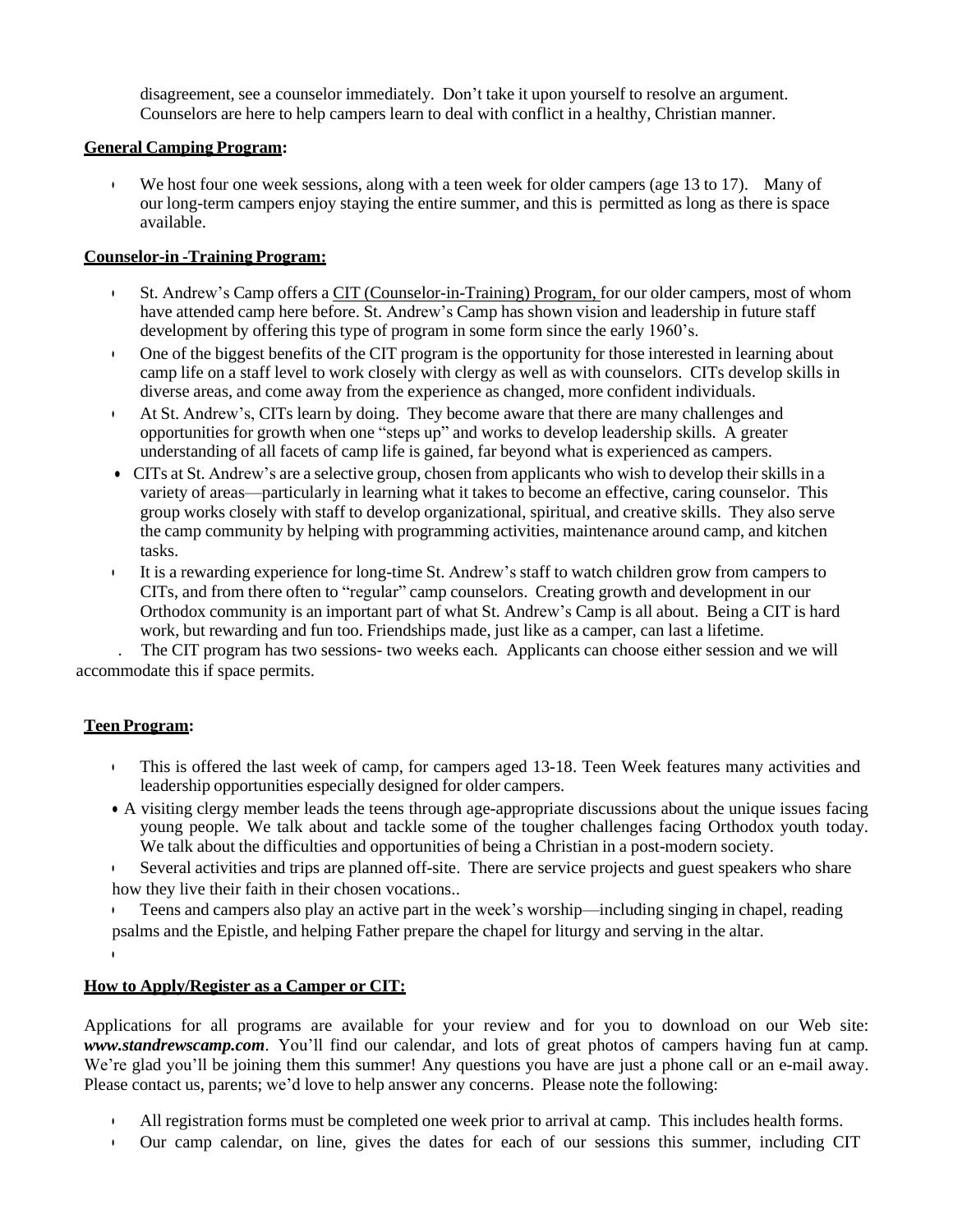opportunities and Teen Week.•

If you have further questions, or need to talk to a staff member, please call or e-mail, (315) 675-9771, [saintandrewscamp@AOL.com.](mailto:saintandrewscamp@AOL.com)

• The Web site also shows our weekly tuition which includes the registration fee. We work hard to keep costs down to make St. Andrew's available to as many campers as possible. Tuition is non-refundable after the third week of June.

#### **Scholarships:**

A limited number of scholarships are available. Many parishes try to provide scholarships, partial or full, for campers from their area. A scholarship application is available on line. If your parish is providing a scholarship to its own parishioners, please have them send the check or commitment letter to the camp before the camper's arrival.

## **Campers' Arrivals:**

We know campers are eager to arrive at St. Andrew's and begin their summer adventures! We are eager to meet you too. However, we remind parents that while Sunday is arrival day, there is also Liturgy on Sunday mornings. Campers can arrive with parents between 12 noon and 3 pm on Sundays. Campers need to be checked in at camp by 4 pm at the latest in order to participate in orientation activities.

Arrangements can be made to meet your campers at the Syracuse airport, train, or bus stations, but arrival times cannot conflict with staff worship at Liturgy on Sunday mornings. Pick up times between 12:30 and 2:30 pm on Sunday are available for a small charge. Due to camping programs we are unable to accommodate other arrival times. Please let us know at least a week in advance if we need to meet vour camper in Syracuse, to allow **for staff planning and travel.**

## **Campers' Departures:**

We hope that your child will have such a wonderful time at St. Andrew's that they won't want their session to end, but unfortunately every summer visit has to come to a close at some point. Camp sessions end on Saturday, but campers must remain at camp to complete the Saturday morning schedule. This includes final room clean ups, room checks, and saying their goodbyes. Please pick your camper up between 2 pm and 3 pm on the Saturday they depart. For safety purposes, parents MUST check their camper out formally with the Camp Director before leaving.

#### **Camp Life and What to Bring:**

Whether you are a first-time camper, or a seasoned returnee, we know you are excited about the fun this summer will hold! To help, we have developed this list of what you need to bring. Years of experience in working with children have helped us to develop this list. We ask parents' help in making sure that only appropriate items are brought to camp, so that all may enjoy their weeks in the beautiful, wooded, lakeside, rural atmosphere of St. Andrew's.

Camp is an easy, relaxed lifestyle, where the peer pressures of city and suburbs are pushed aside as much as possible. We encourage campers to enjoy their God-given physical attributes and talents, and not spend too muchtime on makeup, hair styling, and the like. We encourage campers to get outside in God's beautiful world and run, play, swim, garden, and hike, without too much attention to fashion and style. To that end, we have created these guidelines for apparel:

- Easy to wash-and-wear clothing is the norm.
- Weather fluctuates; with mornings that can be cool, days that are hot and humid, and evenings that can be either. It is appropriate to send your camper ready to dress in layers: sweatshirts or fleece for the mornings, and lighter cotton clothes for the afternoons. Do not send expensive clothing to camp. Send clothing that can be played in, can get dirty, and that will wash well.
- Please pack lightly, but appropriately. Drawer and storage space is limited. Boys will have a footlocker for storage; girls will only have two drawers.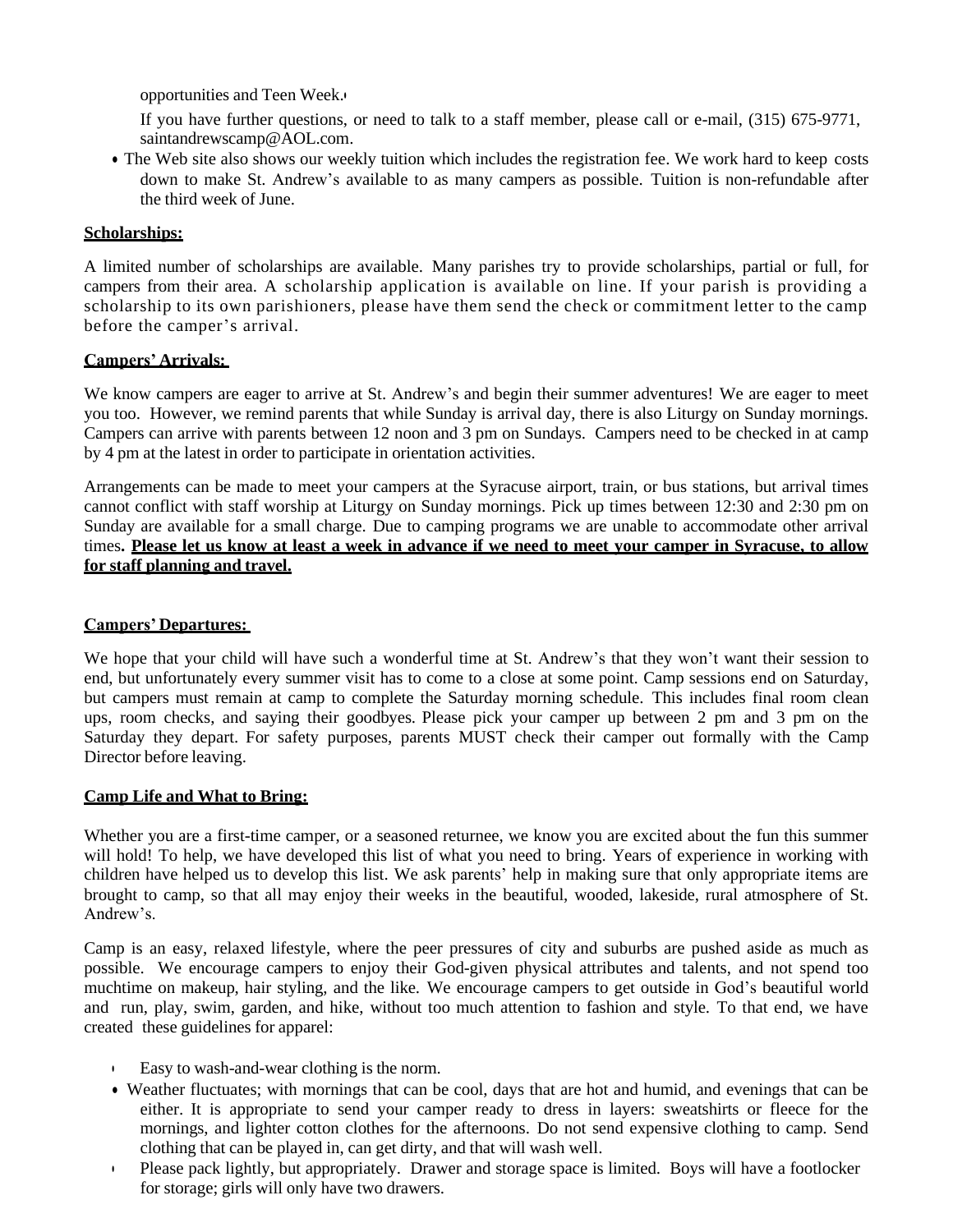- The bottom of beautiful Oneida Lake can be shelly and rocky. Please send appropriate water shoes. Swimsuits should be modest and appropriate for swimming and water activities; not just sunbathing.
- Clothes are washed weekly for those staying at camp for more than a week. **Please label all clothing.** Laundry is done in individual camper batches, and is NOT separated by color. Each camper needs a marked laundry bag, with marked clothing. This is extremely important to avoid losing clothes.
- A \$15.00 charge to mark clothing will be made if campers arrive without marked laundry, or a laundry bag. Please help us use our staff time most efficiently by preparing these items in advance. Your cooperation is greatly appreciated.

## **Clothing List:**

We are at camp to have fun, and to show appropriateness in all aspects of Christian life. This includes our clothing. To that end:

- No tee shirts with advertisements for beer, liquor, or drugs, or with sexual innuendo, or anything deemed inappropriate by staff. (If these come to camp, they will be held for you in the Camp Director's office. We strongly encourage parents to monitor what children bring to camp.)
- Remember, modest is hottest. No pants with words written across the rear, no low cut tops, tube tops, or shirts with risqué or mean sayings. (We reserve the right to hold clothing that is not appropriate for camp life until the camper leaves at the end of his/her session.)
- Saint Andrew's Camp colors are hunter green and white. Camp tee shirts and sweatshirts are available for purchase upon arrival. These look great with khaki shorts, pants, or jeans!
- 8 short-sleeved tee shirts.
- 4 pairs of long pants.
- 4 sweatshirts or fleece shirts.
- Rain jacket or poncho (you will miss this if you don't have it when we get our summer downpours!)
- For boys: 2 pairs dress pants for Liturgy, along with 2 shirts with a collar. Polo shirts or button down shirts are fine.
- 2 skirts or dresses for girls for Liturgy. No short, short dresses, or material that is overly clingy or low cut. Remember girls, we are going to God's house to worship, and while it is appropriate to look nice, it is important to dress modestly too.
- Swimsuits  $(1 \text{ or } 2)$ , appropriate for a church camp setting. Only one piece suits are permitted for girls. Swim trunks or jams are best for boys.
- Warm pj's (cold nights); lighter sleepwear (humid/hot ones)
- Sneakers, closed-toed shoes, and water shoes. There are limited places to wear flip-flops due to insects, rocks, uneven ground, and other safety issues. Camp grass is very WET in the morning on the way to Chapel and breakfast. Consider bringing a few pairs of shoes if possible, so one can dry while you are wearing the other.
- Soap, shampoo, toothbrush, toothpaste, toiletries. (Note: all medicines must be checked in by parents, and locked down by the Camp Nurse. Medicines include aspirin, cold medicines, Tylenol, vitamins etc. Campers may **NOT** keep these in their possession)
- Pillow and pillowcase.
- **BEDDING: For Girls**: Twin bed sheets and/or sleeping bag and/or blanket. Some evenings can be chilly. **BOYS MUST BRING SLEEPING BAGS!**
- Stuffed animals or other stuffed friend to cuddle with (for our younger campers, and older ones too!)
- Playing cards, books to read and share, stationery, autograph books, small board games that you can keep in your room or bunk area.
- Hat tocoveryourfacefromthesun;sunscreenandinsectrepellant.
- Don't forget you are packing for the country—your high heels and really good shoes and clothes will only get ruined here! Besides, you'll be having too much fun to wear them—leave them at home!

# **What NOT to Bring:**

Because our program is geared to helping campers focus on their relationship with peers, and to grow in their relationship with staff, friends, and with God, we ask that all personal electronic gear and cell phones be left at home. We believe that using electronics at camp can become an isolating distraction. Don't worry campers—we love music at St. Andrew's, and we sing and dance and listen to music all the time. We just try to do it *together!*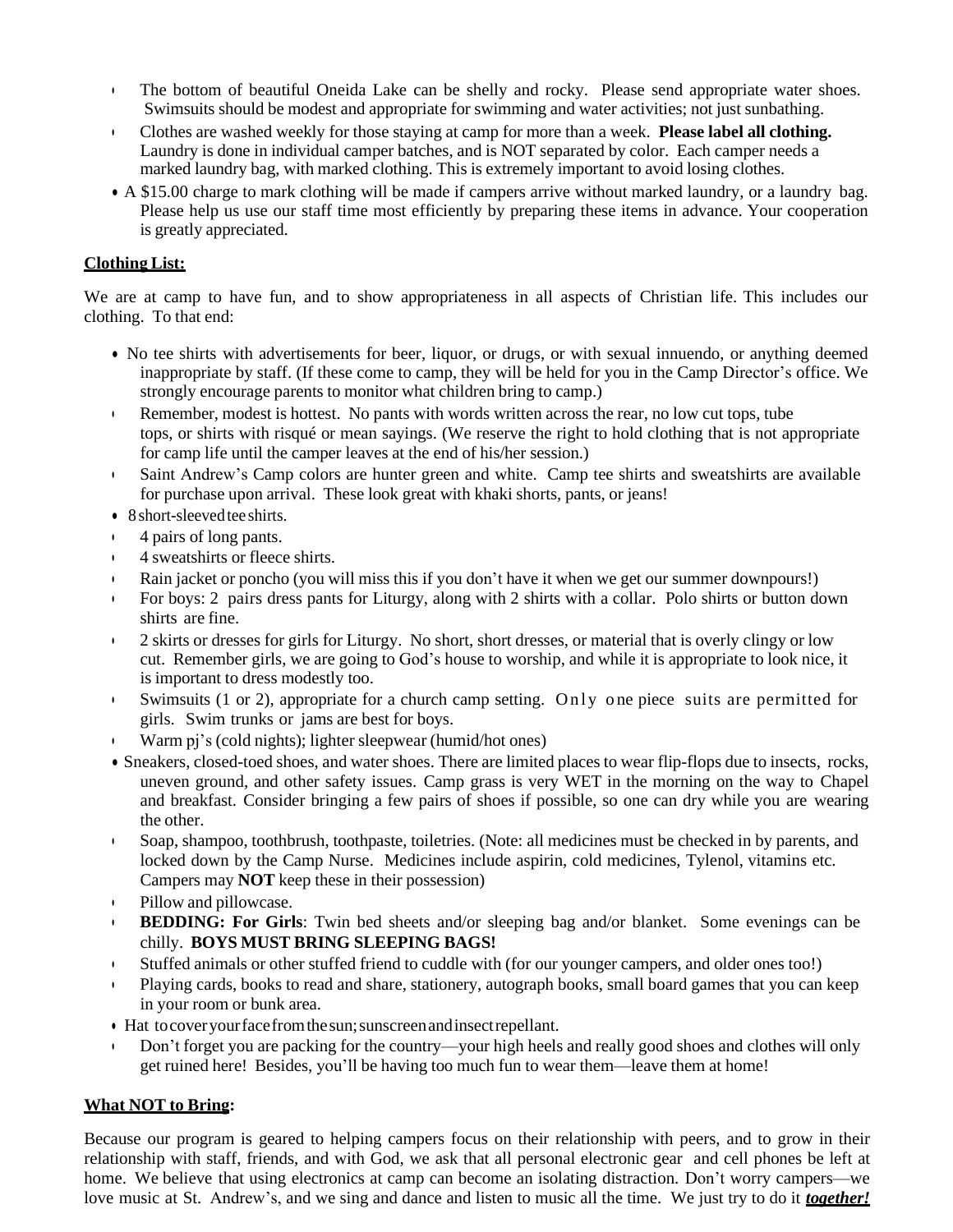There is nothing like singing around a campfire, or dancing to a live band together! We even have an occasional movie night, and of course you'll sing at Church with us, even if you think your voice isn't the greatest. But please leave these items at home, and you'll be surprised at how little you'll miss them when you are outside enjoying camp life:

- Boom boxes
- Cell phones (can be kept locked up in the office for calls home at the appropriate time with staff supervision)
- Personal CD players and MP3 Players
- Game boys and other video/computer games
- Laptops
- Clock radios (believe us, we'll make sure you get up on time!)

#### **Banned Items:**

# Additionally, **ALL FIREARMS, DRUGS, WEAPONS, AND FIREWORKS ARE ABSOLUTELY AND UNEQUIVOCALLY PROHIBITED AT CAMP.**

# **ANY CAMPER CAUGHT USING OR POSSESSING THE ABOVE BANNED ITEMS WILL BE IMMEDIATELY DISMISSED FROM CAMP!!**

## **Daily Camp Life:**

One of the many wonderful things about St. Andrew's Camp is that while many things are consistent each summer: worship, fellowship, campfires, etc, each staff member brings unique skills and talents to camp. That makes every summer a little different, but every summer full of fun!

Some General Things For You To Know:

- We take an all-camp trip every week, as we have done for almost 60 years. Some of our visits are to yearly favorites: Thousand Islands, The Baseball Hall of Fame, beautiful state parks for cookouts and Zoos. Where we go varies each year, but we always have fun together! Campers can bring \$5 to \$10 of spending money each week, if they would like. This is checked in with the staff upon arrival at camp, and can be used to purchase souvenirs or concessions on our weekly trips. Spending money is NOT required, as we provide lunch for campers on each trip.
- **Free Swim:** Swimming is available under the supervision of trained lifeguard staff. Campers will take a test to assess their swimming skills, and are allowed only in certain water areas

Based on their skill level.

- **Sports Programs:** All campers enjoy the physical exercise of a variety of sporting activities, played daily, weather permitting. These include volleyball, softball, soccer, kick ball, and all camp games, like Capture the Flag, and other favorites. Hikes are also offered to interested campers as part of the sports program.
- **Meals:** All campers are expected to be present at each meal unless excused by a counselor due to illness. Camp meals are nutritious and healthy and planned by cooking staff to meet the rigors of camp life. Meals are served family style and it is expected that campers will exhibit decent table manners and courtesy to their fellow campers. Snacks are provided at appropriate times, and a canteen is available for campers to select treats in moderation daily.
- **Please make any special dietary needs known to the staff well in advance of your camper's arrival.**
- **Care Packages:** Are fun to get and give, but we request that parents refrain from sending goodies unless there is enough to share with the entire camp. Better choices are crossword puzzles, small paperbacks, trinkets, small craft kits, and little toiletries, along with letters sending lots of love to your camper. If you absolutely can't resist sending goodies, please be aware that the treats will be shared with the group, so that no camper feels left out.
- **Letters:** Camp addressis St. Andrew's Camp, 1280 State Rt. 49,Cleveland, NY, 13042. Camp staff will make sure that all campers write home after their first few days at camp! If you don't hear from them much, hopefully that is because they are having so much fun! Feel free to call the Camp Director with any questions.
- **Phone Calls:** Parents like to keep in touch, especially when their child is going to be away from home for several weeks. However, unscheduled phone calls disrupt camp life tremendously. To help, we ask that